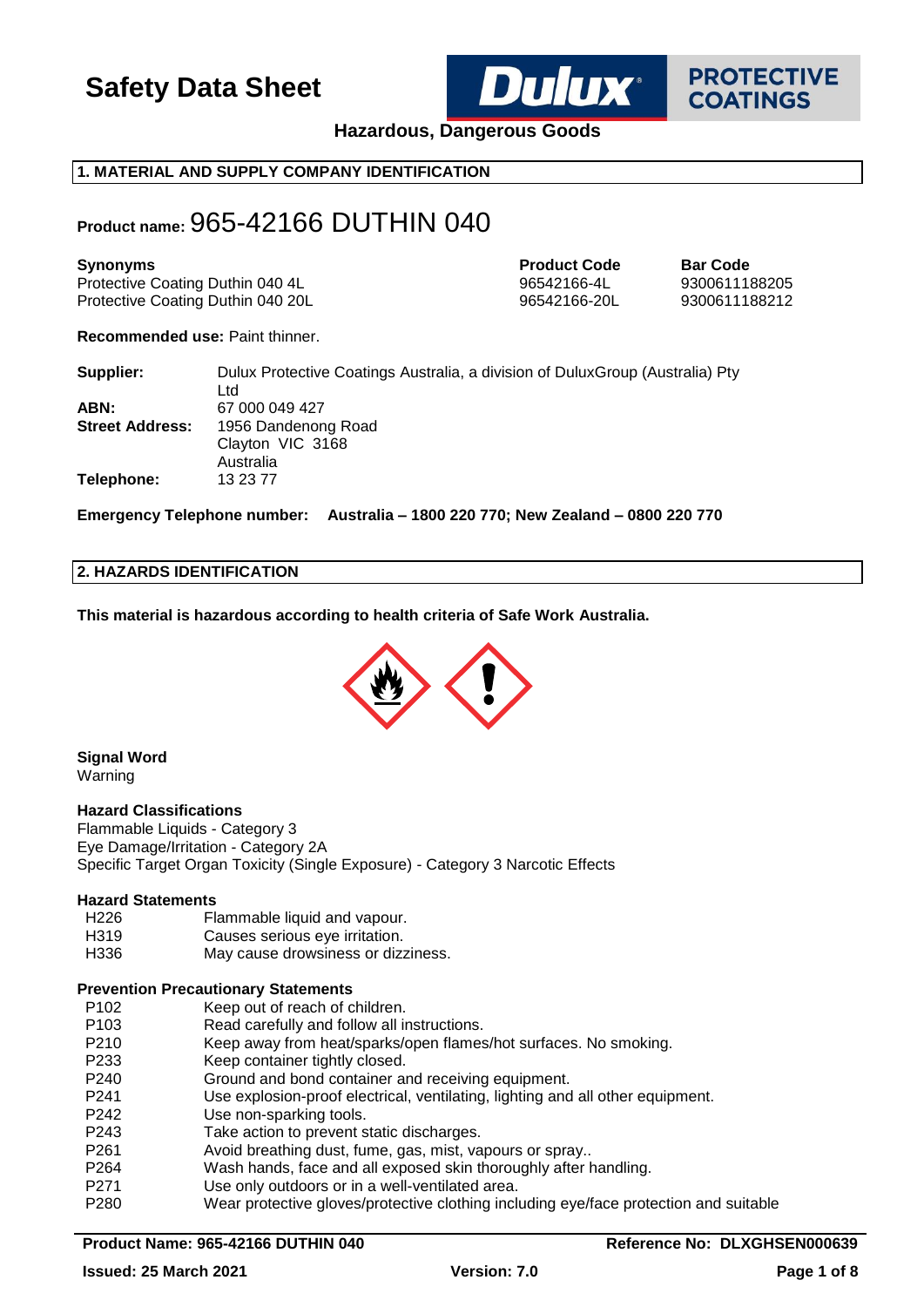



respirator.

#### **Response Precautionary Statements**

| P <sub>101</sub> | If medical advice is needed, have product container or label at hand.                 |
|------------------|---------------------------------------------------------------------------------------|
| P303+P361+P353   | IF ON SKIN (or hair): Take off immediately all contaminated clothing. Rinse skin with |
|                  | water [or shower].                                                                    |
| P304+P340        | IF INHALED: Remove person to fresh air and keep comfortable for breathing.            |
| P305+P351+P338   | IF IN EYES: Rinse cautiously with water for several minutes. Remove contact           |
|                  | lenses, if present and easy to do. Continue rinsing.                                  |
| P312             | Call a POISON CENTER/doctor if you feel unwell.                                       |
| P337+P313        | If eye irritation persists: Get medical advice/attention.                             |
|                  |                                                                                       |

#### **Storage Precautionary Statements**

| P403+P233 | Store in a well-ventilated place. Keep container tightly closed. |
|-----------|------------------------------------------------------------------|
| P403+P235 | Store in a well-ventilated place. Keep cool.                     |
| P405      | Store locked up.                                                 |

#### **Disposal Precautionary Statement**

P501 Dispose of contents/container in accordance with local, regional, national and international regulations.

#### **Poison Schedule:** Not Applicable

#### **DANGEROUS GOOD CLASSIFICATION**

Classified as Dangerous Goods by the criteria of the "Australian Code for the Transport of Dangerous Goods by Road & Rail" and the "New Zealand NZS5433: Transport of Dangerous Goods on Land".

#### **Dangerous Goods Class:** 3

| 3. COMPOSITION INFORMATION                                                                                          |        |                                  |
|---------------------------------------------------------------------------------------------------------------------|--------|----------------------------------|
| <b>CHEMICAL ENTITY</b>                                                                                              | CAS NO | <b>PROPORTION</b>                |
| 2-Propanol, 1-methoxy-, acetate<br>108-65-6<br>Ingredients determined to be non-hazardous or below reporting limits |        | $>60 \%$ (w/w)<br><b>Balance</b> |
|                                                                                                                     |        | 100%                             |
|                                                                                                                     |        |                                  |

### **4. FIRST AID MEASURES**

If poisoning occurs, contact a doctor or Poisons Information Centre (Phone Australia 131 126, New Zealand 0800 764 766).

**Inhalation:** Remove victim from exposure - avoid becoming a casualty. Remove contaminated clothing and loosen remaining clothing. Allow patient to assume most comfortable position and keep warm. Keep at rest until fully recovered. Seek medical advice if effects persist.

**Skin Contact:** If skin or hair contact occurs, remove contaminated clothing and flush skin and hair with running water. If swelling, redness, blistering or irritation occurs seek medical assistance. For gross contamination, immediately drench with water and remove clothing. Continue to flush skin and hair with plenty of water (and soap if material is insoluble). For skin burns, cover with a clean, dry dressing until medical help is available. If blistering occurs, do NOT break blisters. If swelling, redness, blistering, or irritation occurs seek medical assistance.

**Eye contact:** If in eyes, hold eyelids apart and flush the eyes continuously with running water. Continue flushing until advised to stop by the Poisons Information Centre or a Doctor; or for at least 15 minutes and transport to Doctor or Hospital.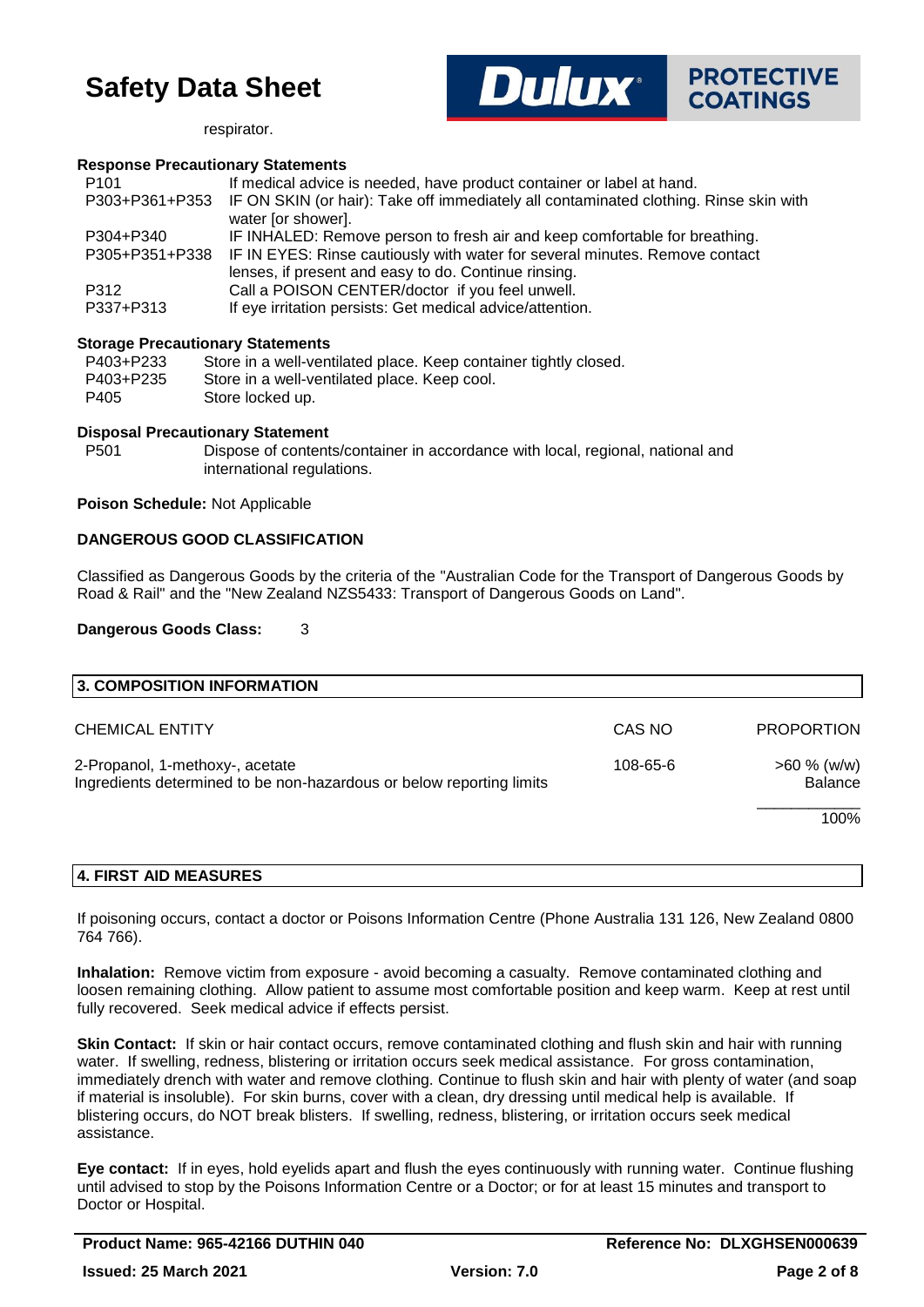

**Ingestion:** Rinse mouth with water. If swallowed, do NOT induce vomiting. Give a glass of water to drink. Never give anything by the mouth to an unconscious patient. If vomiting occurs give further water. Seek medical advice.

**PPE for First Aiders:** Wear safety shoes, overalls, gloves, safety glasses, respirator. Use with adequate ventilation. If inhalation risk exists wear organic vapour/particulate respirator meeting the requirements of AS/NZS 1715 and AS/NZS 1716. Available information suggests that gloves made from nitrile rubber should be suitable for intermittent contact. However, due to variations in glove construction and local conditions, the user should make a final assessment. Always wash hands before smoking, eating, drinking or using the toilet. Wash contaminated clothing and other protective equipment before storing or re-using.

**Notes to physician:** Treat symptomatically.

### **5. FIRE FIGHTING MEASURES**

#### **Hazchem Code:** •3Y

**Suitable extinguishing media:** If material is involved in a fire use alcohol resistant foam or dry agent (carbon dioxide, dry chemical powder).

**Specific hazards:** Flammable liquid and vapour. May form flammable vapour mixtures with air. Flameproof equipment necessary in area where this chemical is being used. Nearby equipment must be earthed. Electrical requirements for work area should be assessed according to AS3000. Vapour may travel a considerable distance to source of ignition and flash back. Avoid all ignition sources. All potential sources of ignition (open flames, pilot lights, furnaces, spark producing switches and electrical equipment etc) must be eliminated both in and near the work area. Do NOT smoke.

**Fire fighting further advice:** Heating can cause expansion or decomposition leading to violent rupture of containers. If safe to do so, remove containers from path of fire. Keep containers cool with water spray. On burning or decomposing may emit toxic fumes. Fire fighters to wear self-contained breathing apparatus and suitable protective clothing if risk of exposure to vapour or products of combustion or decomposition.

### **6. ACCIDENTAL RELEASE MEASURES**

#### **SMALL SPILLS**

Wear protective equipment to prevent skin and eye contamination. Avoid inhalation of vapours or dust. Wipe up with absorbent (clean rag or paper towels). Collect and seal in properly labelled containers or drums for disposal.

### **LARGE SPILLS**

If safe to do so, shut off all possible sources of ignition. Clear area of all unprotected personnel. Slippery when spilt. Avoid accidents, clean up immediately. Wear protective equipment to prevent skin and eye contamination and the inhalation of vapours. Work up wind or increase ventilation. Contain - prevent run off into drains and waterways. Use absorbent (soil, sand or other inert material). Use a spark-free shovel. Collect and seal in properly labelled containers or drums for disposal. If contamination of crops, sewers or waterways has occurred advise local emergency services.

### **Dangerous Goods - Initial Emergency Response Guide No:** 14

### **7. HANDLING AND STORAGE**

**Handling:** Avoid eye contact and repeated or prolonged skin contact. Avoid inhalation of vapour, mist or aerosols.

**Storage:** Store in a cool, dry, well-ventilated place and out of direct sunlight. Store away from foodstuffs. Store away from incompatible materials described in Section 10. Store away from sources of heat and/or ignition. Store locked up. Keep container standing upright. Keep containers closed when not in use - check regularly for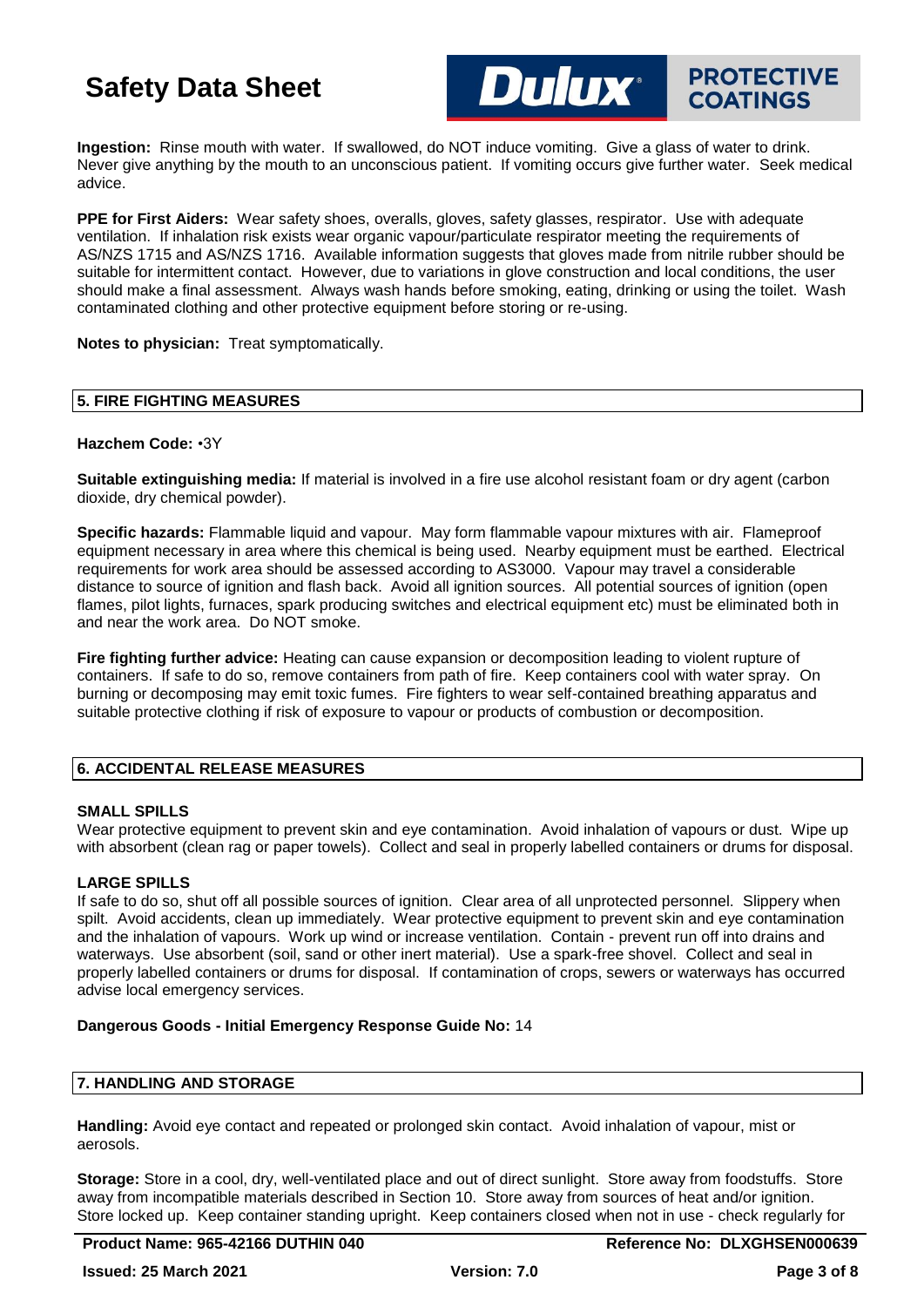

leaks.

This material is classified as a Class 3 Flammable Liquid as per the criteria of the "Australian Code for the Transport of Dangerous Goods by Road & Rail" and/or the "New Zealand NZS5433: Transport of Dangerous Goods on Land" and must be stored in accordance with the relevant regulations.

## **8. EXPOSURE CONTROLS / PERSONAL PROTECTION**

#### **National occupational exposure limits:**

|                              | TWA |       | <b>STEL</b> |       | <b>NOTICES</b> |
|------------------------------|-----|-------|-------------|-------|----------------|
|                              | ppm | mg/m3 | ppm         | ma/m3 |                |
| 1-Methoxy-2-propanol acetate | 50  | 274   | 100         | 548   | Sk             |

As published by Safe Work Australia.

TWA - The time-weighted average airborne concentration over an eight-hour working day, for a five-day working week over an entire working life.

STEL (Short Term Exposure Limit) - the average airborne concentration over a 15 minute period which should not be exceeded at any time during a normal eight-hour workday.

'Sk' Notice - absorption through the skin may be a significant source of exposure. The exposure standard is invalidated if such contact should occur.

These Exposure Standards are guides to be used in the control of occupational health hazards. All atmospheric contamination should be kept to as low a level as is workable. These exposure standards should not be used as fine dividing lines between safe and dangerous concentrations of chemicals. They are not a measure of relative toxicity.

If the directions for use on the product label are followed, exposure of individuals using the product should not exceed the above standard. The standard was created for workers who are routinely, potentially exposed during product manufacture.

**Biological Limit Values:** As per the "National Model Regulations for the Control of Workplace Hazardous Substances (Safe Work Australia)" the ingredients in this material do not have a Biological Limit Allocated.

**Engineering Measures:** Ensure ventilation is adequate to maintain air concentrations below Exposure Standards. Use only in well ventilated areas. Use with local exhaust ventilation or while wearing appropriate respirator. Vapour heavier than air - prevent concentration in hollows or sumps. Do NOT enter confined spaces where vapour may have collected.

**Personal Protection Equipment:** SAFETY SHOES, OVERALLS, GLOVES, SAFETY GLASSES, RESPIRATOR.

Wear safety shoes, overalls, gloves, safety glasses, respirator. Use with adequate ventilation. If inhalation risk exists wear organic vapour/particulate respirator meeting the requirements of AS/NZS 1715 and AS/NZS 1716. Available information suggests that gloves made from nitrile rubber should be suitable for intermittent contact. However, due to variations in glove construction and local conditions, the user should make a final assessment. Always wash hands before smoking, eating, drinking or using the toilet. Wash contaminated clothing and other protective equipment before storing or re-using.

**Hygiene measures:** Keep away from food, drink and animal feeding stuffs. When using do not eat, drink or smoke. Wash hands prior to eating, drinking or smoking. Avoid contact with clothing. Avoid eye contact and repeated or prolonged skin contact. Avoid inhalation of vapour, mist or aerosols. Ensure that eyewash stations and safety showers are close to the workstation location.

## **9. PHYSICAL AND CHEMICAL PROPERTIES**

**Product Name: 965-42166 DUTHIN 040 Reference No: DLXGHSEN000639**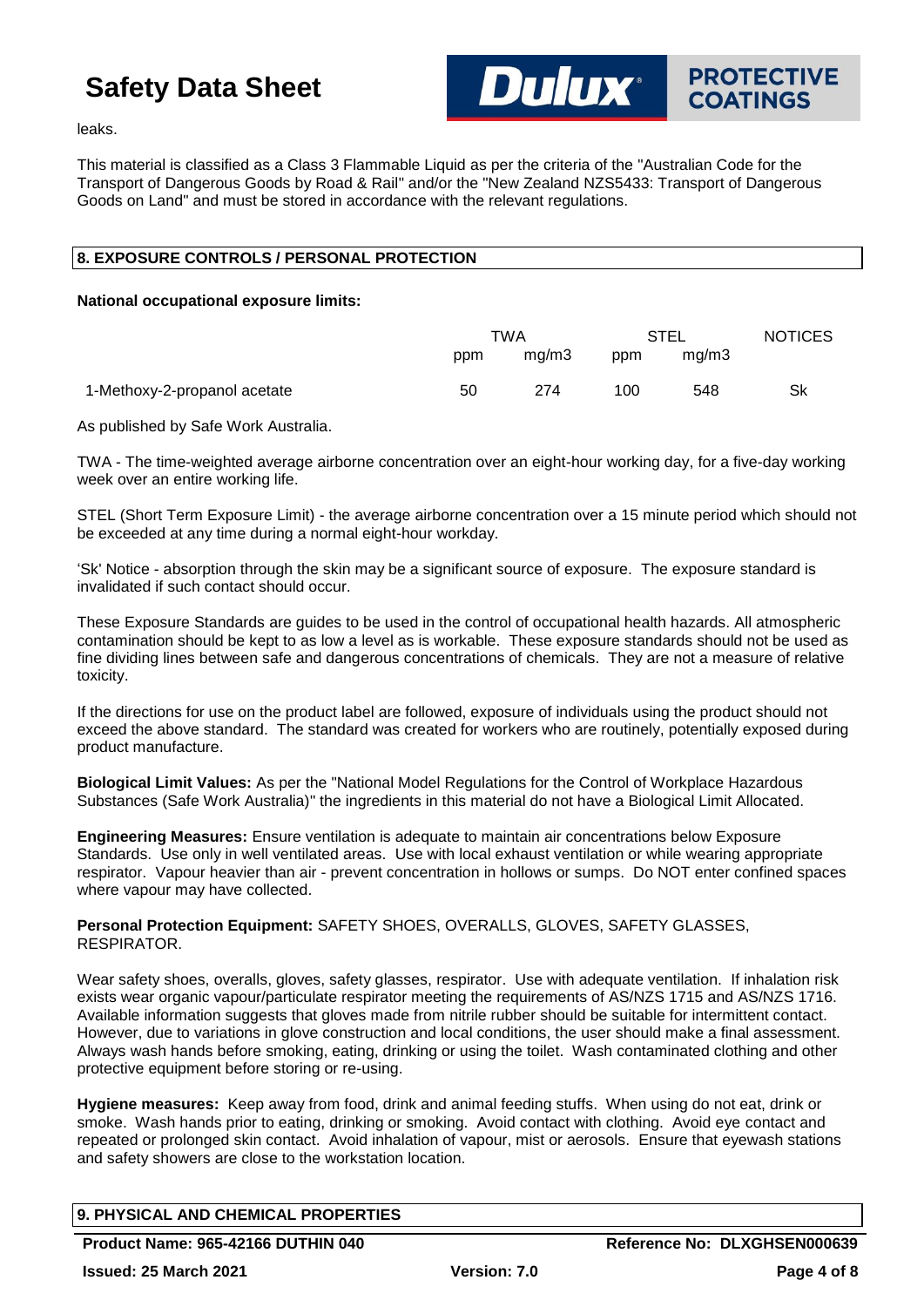

| Form:   | Liquid            |
|---------|-------------------|
| Colour: | Colourless, clear |
| Odour:  | Sweet             |
|         |                   |

| Solubility:                             | Miscil            |
|-----------------------------------------|-------------------|
| <b>Specific Gravity:</b>                | 0.966             |
| <b>Relative Vapour Density (air=1):</b> | 4.6               |
| Vapour Pressure (20 °C):                | 0.49 <sub>l</sub> |
| Flash Point (°C):                       | 46                |
| Flammability Limits (%):                | $1.2 - 7$         |
| <b>Autoignition Temperature (°C):</b>   | 354               |
| Melting Point/Range (°C):               | N Av              |
| <b>Boiling Point/Range (°C):</b>        | 146               |
| pH:                                     | N Apr             |
| <b>Viscosity:</b>                       | $<$ 21 $\pi$      |
| Total VOC (g/Litre):                    | N Av              |

Miscible with water. **Vapour Pressure (20 °C):** 0.49 kPa @ 20 °C **Flammability Limits (%):** 1.2 - 10.6 **pH:** N App **Viscosity:** <21 mm²/s @ 40 °C

(Typical values only - consult specification sheet)  $N Av = Not available, N App = Not applicable$ 

## **10. STABILITY AND REACTIVITY**

**Chemical stability:** This material is thermally stable when stored and used as directed.

**Conditions to avoid:** Elevated temperatures and sources of ignition.

**Incompatible materials:** Oxidising agents.

**Hazardous decomposition products:** Oxides of carbon and nitrogen, smoke and other toxic fumes.

**Hazardous reactions:** No known hazardous reactions.

#### **11. TOXICOLOGICAL INFORMATION**

No adverse health effects expected if the product is handled in accordance with this Safety Data Sheet and the product label. Symptoms or effects that may arise if the product is mishandled and overexposure occurs are:

#### **Acute Effects**

**Inhalation:** Material may be an irritant to mucous membranes and respiratory tract. Inhalation of vapour can result in headaches, dizziness and possible nausea. Inhalation of high concentrations can produce central nervous system depression, which can lead to loss of co-ordination, impaired judgement and if exposure is prolonged, unconsciousness.

**Skin contact:** Contact with skin may result in irritation.

**Ingestion:** Swallowing can result in nausea, vomiting and irritation of the gastrointestinal tract.

**Eye contact:** An eye irritant.

#### **Acute toxicity**

**Inhalation:** This material has been classified as non-hazardous. Acute toxicity estimate (based on ingredients): LC50 > 20.0 mg/L for vapours or LC50 > 5.0 mg/L for dust and mist or LC50 > 20,000 ppm for gas

**Skin contact:** This material has been classified as non-hazardous. Acute toxicity estimate (based on ingredients): >2,000 mg/Kg bw

**Product Name: 965-42166 DUTHIN 040 Reference No: DLXGHSEN000639 Issued: 25 March 2021 Version: 7.0 Page 5 of 8**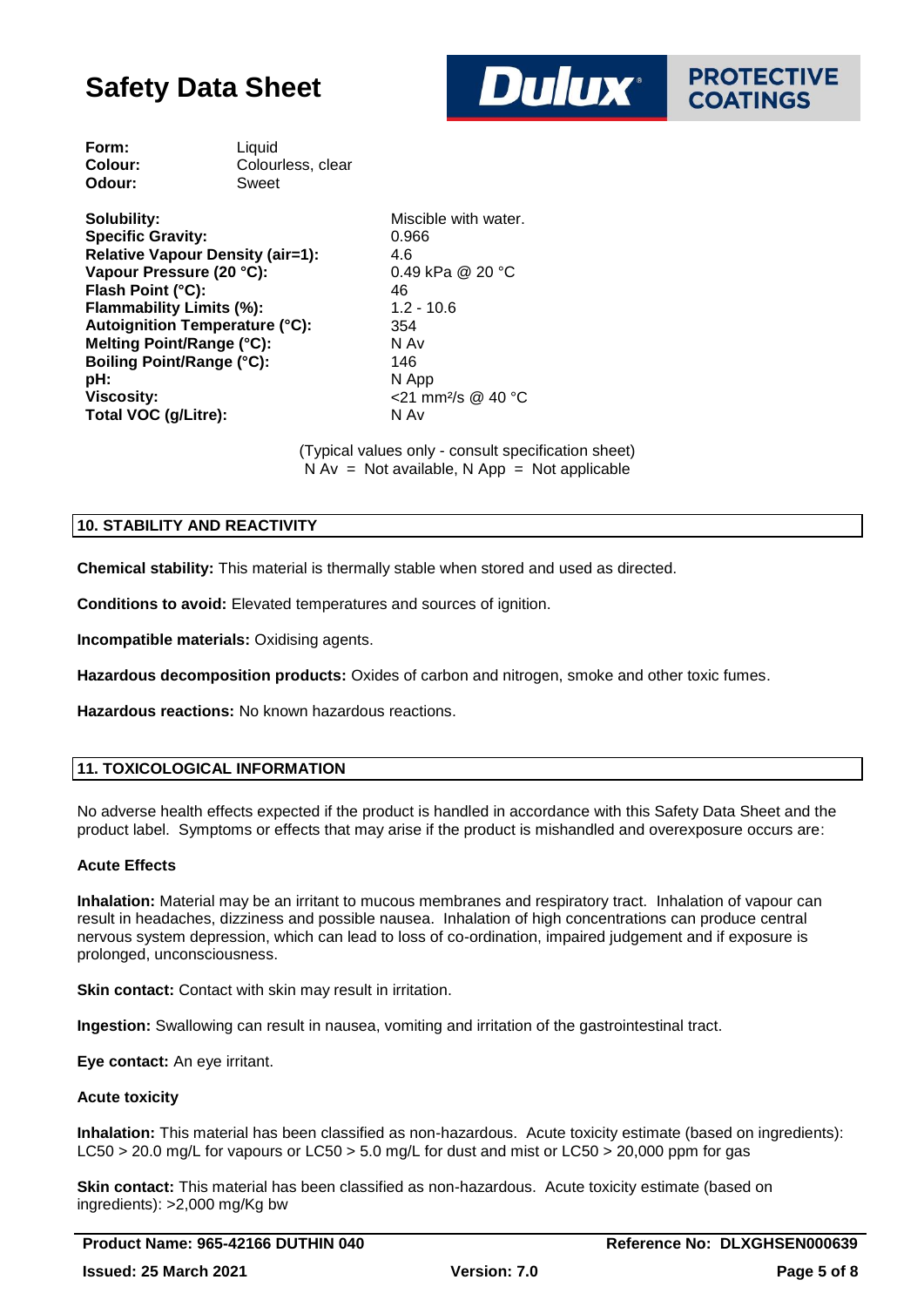

**Dulux**®

**Corrosion/Irritancy:** Eye: this material has been classified as not corrosive or irritating to eyes. Skin: this material has been classified as not corrosive or irritating to skin.

**Sensitisation:** Inhalation: this material has been classified as not a respiratory sensitiser. Skin: this material has been classified as not a skin sensitiser.

**Aspiration hazard:** This material has been classified as non-hazardous.

**Specific target organ toxicity (single exposure):** This material has been classified as a Category 3 Hazard. Exposure via inhalation may result in depression of the central nervous system.

#### **Chronic Toxicity**

**Mutagenicity:** This material has been classified as non-hazardous.

**Carcinogenicity:** This material has been classified as non-hazardous.

**Reproductive toxicity (including via lactation):** This material has been classified as non-hazardous.

**Specific target organ toxicity (repeat exposure):** This material has been classified as non-hazardous.

#### **12. ECOLOGICAL INFORMATION**

Avoid contaminating waterways.

**Acute aquatic hazard:** This material has been classified as non-hazardous. Acute toxicity estimate (based on ingredients): >100 mg/L

**Long-term aquatic hazard:** This material has been classified as non-hazardous. Non-rapidly or rapidly degradable substance for which there are adequate chronic toxicity data available OR in the absence of chronic toxicity data, Acute toxicity estimate (based on ingredients): >100 mg/L, where the substance is not rapidly degradable and/or BCF  $<$  500 and/or log  $K_{ow}$   $<$  4.

**Ecotoxicity:** No information available.

**Persistence and degradability:** No information available.

**Bioaccumulative potential:** No information available.

**Mobility:** No information available.

## **13. DISPOSAL CONSIDERATIONS**

Persons conducting disposal, recycling or reclamation activities should ensure that appropriate personal protection equipment is used, see "Section 8. Exposure Controls and Personal Protection" of this SDS.

If possible material and its container should be recycled. If material or container cannot be recycled, dispose in accordance with local, regional, national and international Regulations.

#### **14. TRANSPORT INFORMATION**

#### **ROAD AND RAIL TRANSPORT**

Classified as Dangerous Goods by the criteria of the "Australian Code for the Transport of Dangerous Goods by

**PROTECTIVE**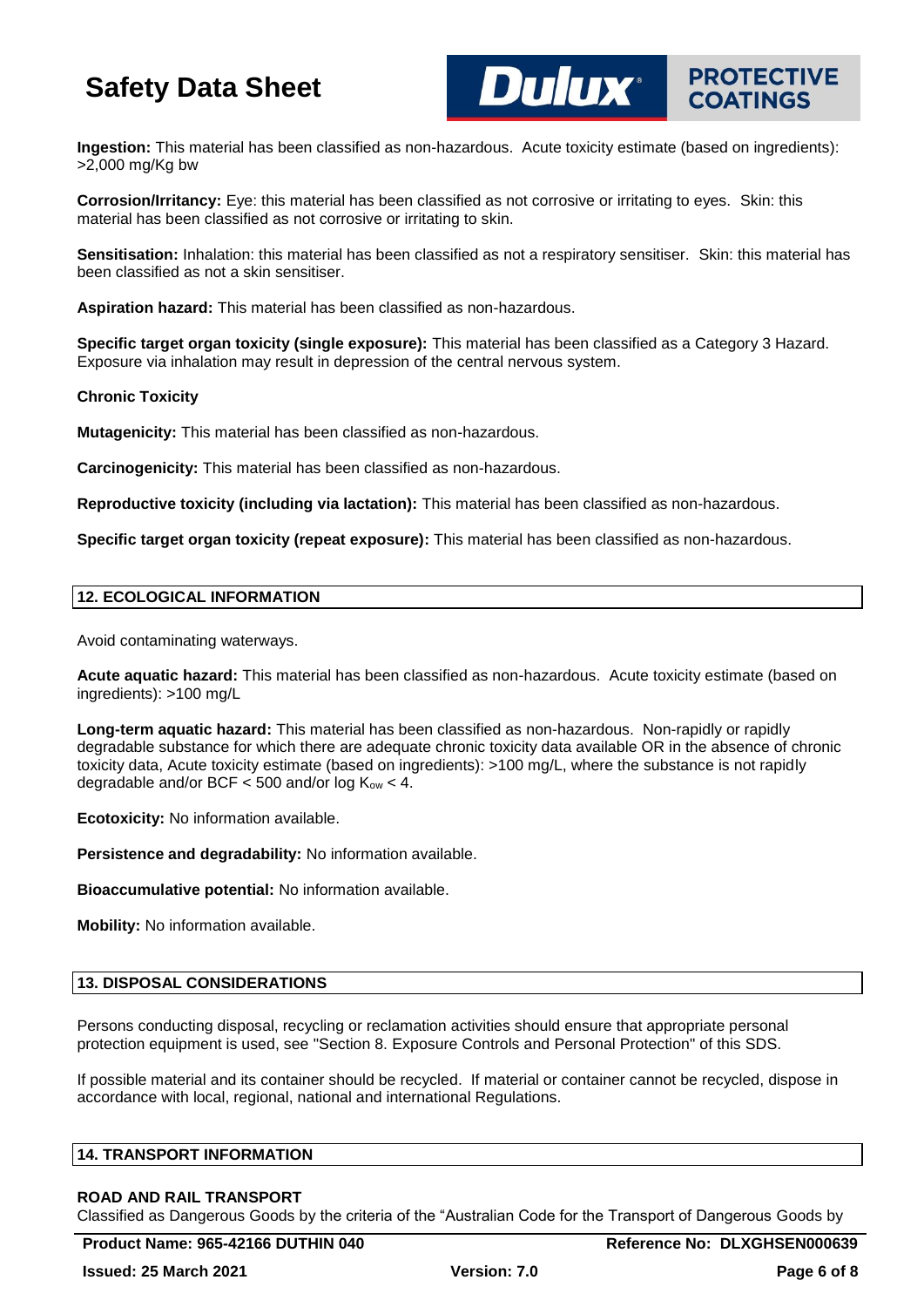Road & Rail" and the "New Zealand NZS5433: Transport of Dangerous Goods on Land".



**UN No:** 1263 **Dangerous Goods Class:** 3 **Packing Group:** III **Hazchem Code:** •3Y **Emergency Response Guide No:** 14

**Proper Shipping Name:** PAINT RELATED MATERIAL

**Segregation Dangerous Goods:** Not to be loaded with explosives (Class 1), flammable gases (Class 2.1), if both are in bulk, toxic gases (Class 2.3), spontaneously combustible substances (Class 4.2), oxidising agents (Class 5.1), organic peroxides (Class 5.2), toxic substances (Class 6.1), infectious substances (Class 6.2) or radioactive substances (Class 7). Exemptions may apply.

## **MARINE TRANSPORT**

Classified as Dangerous Goods by the criteria of the International Maritime Dangerous Goods Code (IMDG Code) for transport by sea.



| UN No:                        | 1263                   |
|-------------------------------|------------------------|
| <b>Dangerous Goods Class:</b> | 3                      |
| <b>Packing Group:</b>         | Ш                      |
| <b>Proper Shipping Name:</b>  | PAINT RELATED MATERIAL |

### **AIR TRANSPORT**

Classified as Dangerous Goods by the criteria of the International Air Transport Association (IATA) Dangerous Goods Regulations for transport by air.



**UN No:** 1263 **Dangerous Goods Class:** 3 **Packing Group:** III

**Proper Shipping Name:** PAINT RELATED MATERIAL

### **15. REGULATORY INFORMATION**

### **This material is not subject to the following international agreements:**

Montreal Protocol (Ozone depleting substances) The Stockholm Convention (Persistent Organic Pollutants) The Rotterdam Convention (Prior Informed Consent) Basel Convention (Hazardous Waste)

### **Product Name: 965-42166 DUTHIN 040 Reference No: DLXGHSEN000639**

**PROTECTIVE COATINGS**